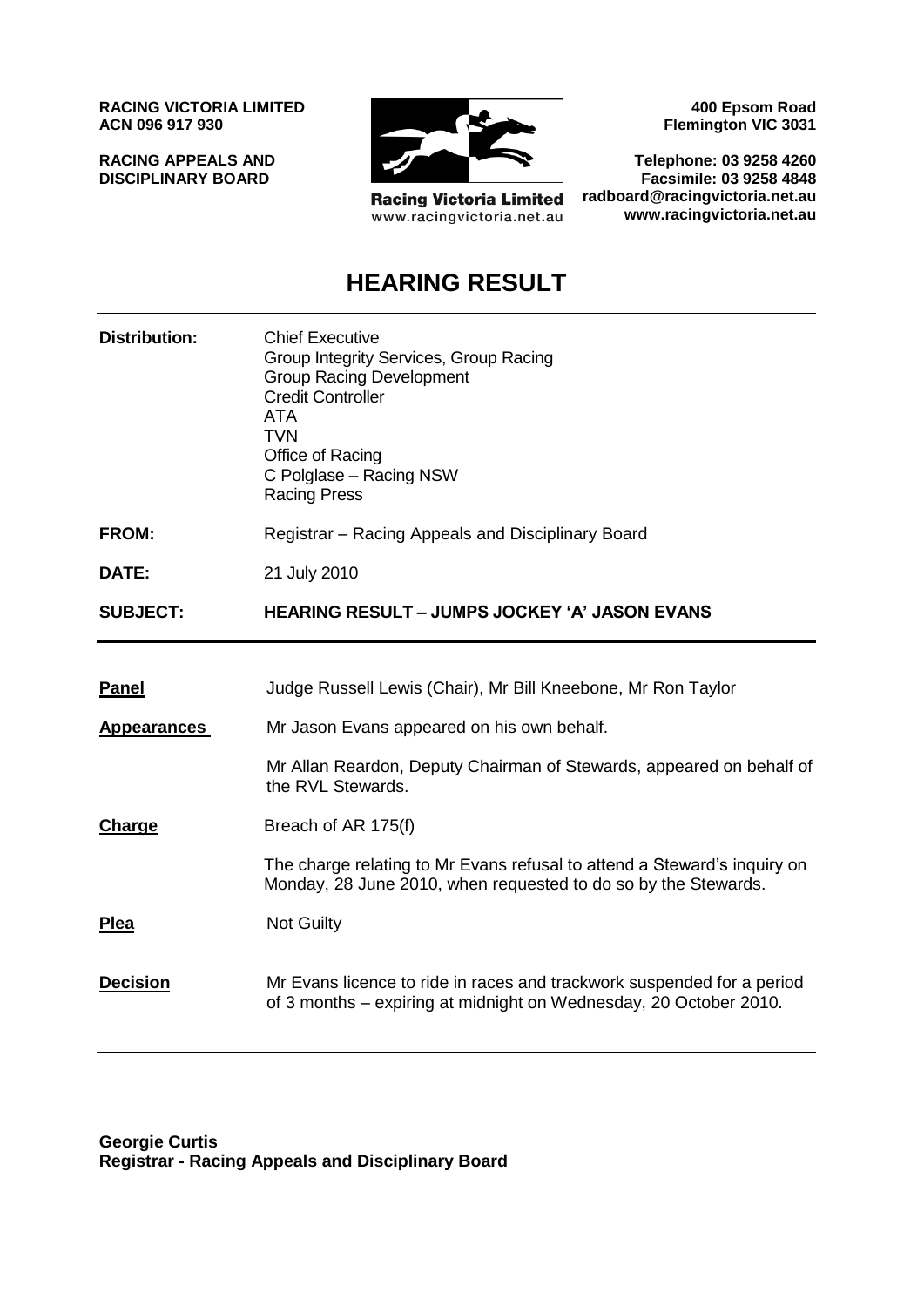# **TRANSCRIPT OF**

## **PROCEEDINGS**

## **RACING APPEALS AND DISCIPLINARY BOARD**

\_\_\_\_\_\_\_\_\_\_\_\_\_\_\_\_\_\_\_\_\_\_\_\_\_\_\_\_\_\_\_\_\_\_\_\_\_\_\_\_\_\_\_\_\_\_\_\_\_\_\_\_\_\_\_\_\_\_\_\_\_\_\_

**HIS HONOUR JUDGE R.P.L. LEWIS, Chairman MR W. KNEEBONE MR R. TAYLOR**

### **EXTRACT OF PROCEEDINGS**

#### **DECISION**

**JOCKEY: JASON EVANS**

#### **MELBOURNE**

#### **WEDNESDAY, 21 JULY 2010**

MR D. BROWN, with MR A. REARDON appeared on behalf of the RVL Stewards

MR J. EVANS appeared on his own behalf